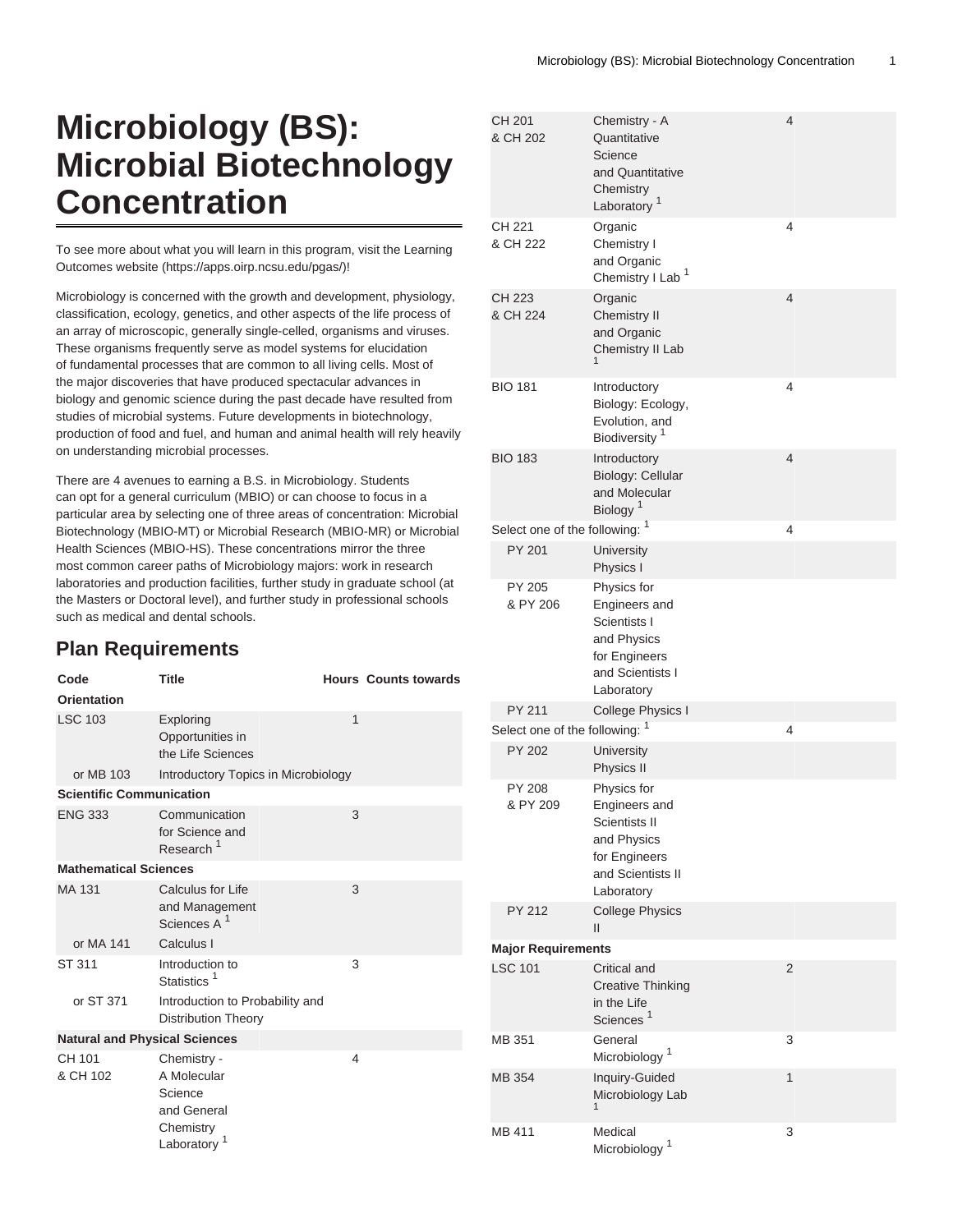| MB 412                                                                                                       | Medical<br>Microbiology<br>Laboratory                                                | 1              | <b>GEP Health and Exercise</b><br>Studies (http://catalog.ncsu.edu/<br>undergraduate/gep-category-                                                        |                                                                                                                                                                                    | 2                           |  |
|--------------------------------------------------------------------------------------------------------------|--------------------------------------------------------------------------------------|----------------|-----------------------------------------------------------------------------------------------------------------------------------------------------------|------------------------------------------------------------------------------------------------------------------------------------------------------------------------------------|-----------------------------|--|
| <b>MB 414</b>                                                                                                | Microbial<br>Metabolic<br>Regulation <sup>1</sup>                                    | 3              | studies/)<br>GEP Additional Breadth (http://                                                                                                              | requirements/gep-health-exercise-                                                                                                                                                  | 3                           |  |
| MB 451                                                                                                       | Microbial<br>Diversity <sup>1</sup>                                                  | 3              | catalog.ncsu.edu/undergraduate/<br>gep-category-requirements/)                                                                                            |                                                                                                                                                                                    |                             |  |
| MB 452                                                                                                       | Microbial<br>Diversity Lab <sup>1</sup>                                              | $\overline{2}$ | and Performing Arts)                                                                                                                                      | (Humanities/Social Sciences/Visual                                                                                                                                                 |                             |  |
| MB 455                                                                                                       | Microbial<br>Biotechnology                                                           | 3              | (http://catalog.ncsu.edu/                                                                                                                                 | <b>GEP Interdisciplinary Perspectives</b>                                                                                                                                          | 3                           |  |
| MB 480                                                                                                       | Current Issues in<br>Microbiology <sup>1</sup>                                       | 1              | undergraduate/gep-category-<br>perspectives/)                                                                                                             | requirements/gep-interdisciplinary-                                                                                                                                                |                             |  |
| GN 311                                                                                                       | Principles of<br>Genetics <sup>1</sup>                                               | $\overline{4}$ | GEP U.S. Diversity (http://<br>catalog.ncsu.edu/undergraduate/                                                                                            |                                                                                                                                                                                    |                             |  |
| <b>BCH 451</b>                                                                                               | Principles of<br>Biochemistry <sup>1</sup>                                           | 4              | diversity/) (verify requirement)                                                                                                                          | gep-category-requirements/gep-us-                                                                                                                                                  |                             |  |
| Gene Expression                                                                                              |                                                                                      | 3              | GEP Global Knowledge (http://                                                                                                                             |                                                                                                                                                                                    |                             |  |
| <b>BCH 453</b>                                                                                               | Biochemistry of<br>Gene Expression                                                   |                | catalog.ncsu.edu/undergraduate/<br>gep-category-requirements/                                                                                             |                                                                                                                                                                                    |                             |  |
| GN 421/521                                                                                                   | Molecular<br>Genetics                                                                |                | gep-global-knowledge/) (verify<br>requirement)                                                                                                            |                                                                                                                                                                                    |                             |  |
| Cell/Physiology <sup>1</sup>                                                                                 |                                                                                      | 3              | Foreign Language Proficiency                                                                                                                              |                                                                                                                                                                                    |                             |  |
| <b>BIO 240</b>                                                                                               | Principles of<br>Human Anatomy<br>& Physiology<br>(A): Nervous,<br>Skeletal,         |                | (http://catalog.ncsu.edu/<br>undergraduate/gep-category-<br>requirements/foreign-language-<br>proficiency/) (verify requirement)<br><b>Free Electives</b> |                                                                                                                                                                                    |                             |  |
|                                                                                                              | Muscular,                                                                            |                | Free Electives (12 Hr S/U Lmt) <sup>2</sup>                                                                                                               |                                                                                                                                                                                    | 3                           |  |
|                                                                                                              | & Digestive<br>Systems                                                               |                | <b>Total Hours</b>                                                                                                                                        |                                                                                                                                                                                    | 120                         |  |
| <b>BIO 245</b>                                                                                               | Principles of<br>Human Anatomy<br>& Physiology<br>(B): Endocrine,<br>Cardiovascular, |                | $\overline{c}$                                                                                                                                            | A grade of C- or higher is required.<br>Students should consult their academic advisors to determine which<br>courses fill this requirement.<br><b>Microbial Biotech Electives</b> |                             |  |
|                                                                                                              | Respiratory &<br><b>Renal Systems</b>                                                |                | Code                                                                                                                                                      | <b>Title</b>                                                                                                                                                                       | <b>Hours Counts towards</b> |  |
| <b>BIO 414</b>                                                                                               | Cell Biology                                                                         |                | <b>BAE 425</b>                                                                                                                                            | Industrial                                                                                                                                                                         | 3                           |  |
|                                                                                                              |                                                                                      |                |                                                                                                                                                           | Microbiology and                                                                                                                                                                   |                             |  |
| PB 421                                                                                                       | Plant Physiology                                                                     |                |                                                                                                                                                           | Bioprocessing                                                                                                                                                                      |                             |  |
| <b>Microbial Biotech Electives</b><br>$(p. 2)^{1}$                                                           |                                                                                      | 12             | <b>BBS/FS 426</b>                                                                                                                                         | Upstream<br>Biomanufacturing                                                                                                                                                       | 2                           |  |
| Laboratory Elective (p. 3) <sup>1</sup>                                                                      |                                                                                      | 3              |                                                                                                                                                           | Laboratory                                                                                                                                                                         |                             |  |
| <b>GEP Courses</b>                                                                                           |                                                                                      |                | BEC/CHE 463                                                                                                                                               | Fermentation                                                                                                                                                                       | 2                           |  |
| <b>ENG 101</b>                                                                                               | Academic Writing<br>and Research <sup>1</sup>                                        | 4              |                                                                                                                                                           | of Recombinant<br>Microorganisms                                                                                                                                                   |                             |  |
| GEP Humanities (http://<br>catalog.ncsu.edu/undergraduate/<br>gep-category-requirements/gep-<br>humanities/) |                                                                                      | 6              | <b>BEC 480</b>                                                                                                                                            | cGMP<br>Fermentation<br>Operations                                                                                                                                                 | 2                           |  |
| GEP Social Sciences (http://<br>catalog.ncsu.edu/undergraduate/                                              |                                                                                      | 6              | <b>BEC 488</b>                                                                                                                                            | <b>Animal Cell</b><br>Culture<br>Engineering                                                                                                                                       | 2                           |  |
| gep-category-requirements/gep-<br>social-sciences/)                                                          |                                                                                      |                | <b>BIT 410</b>                                                                                                                                            | Manipulation of<br>Recombinant<br><b>DNA</b>                                                                                                                                       | 4                           |  |

<span id="page-1-0"></span>MB/BIT 210 Phage Hunters 3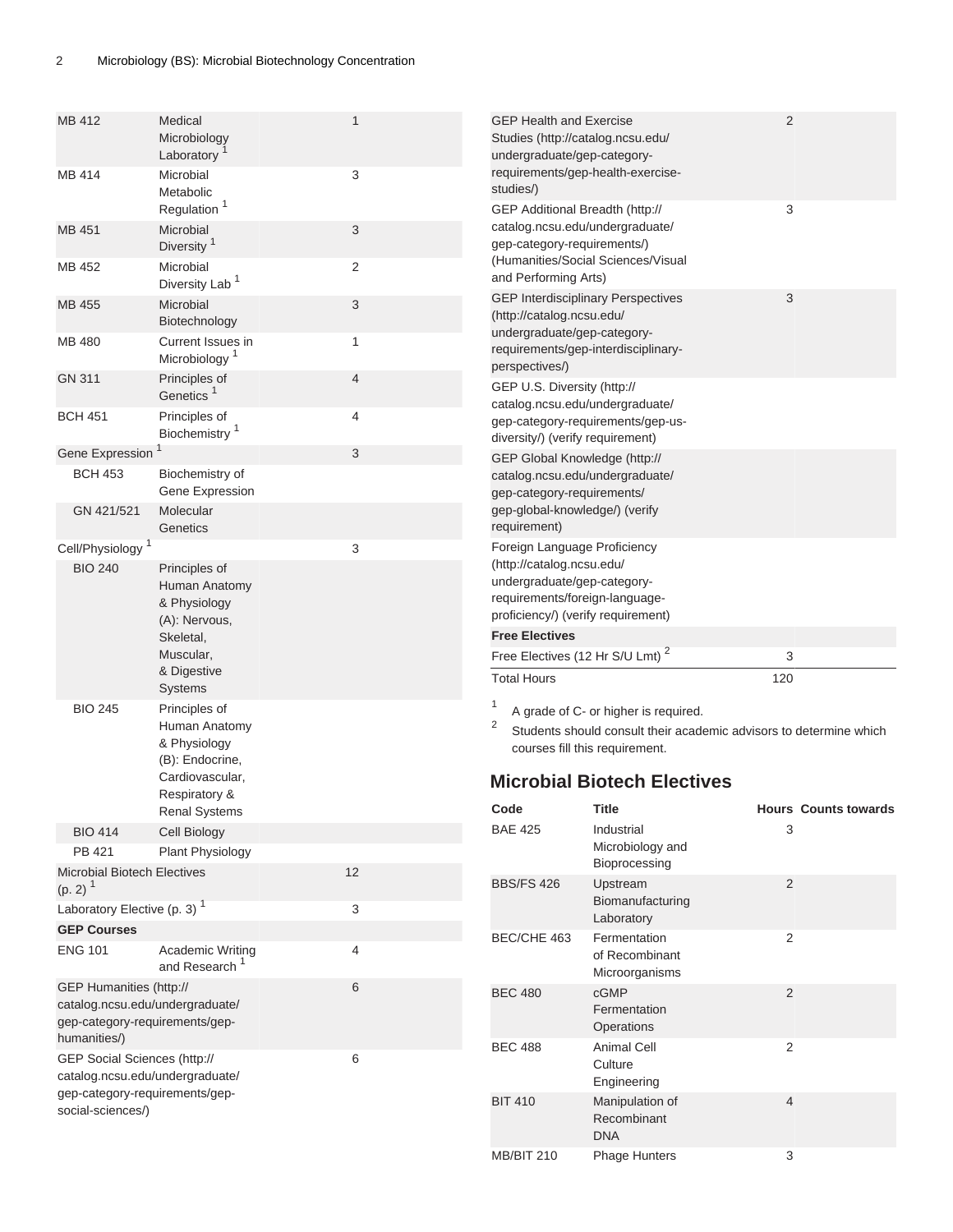<span id="page-2-0"></span>

| <b>MB/BIT 211</b><br>MB 420/520 | <b>Phage Genomics</b><br><b>Fundamentals</b><br>of Microbial Cell<br><b>Biotransformations</b> | 2<br>2         |                             | <b>BIT 402</b> | Biotechnology<br>Networking and<br>Professional<br>Development | 1              |
|---------------------------------|------------------------------------------------------------------------------------------------|----------------|-----------------------------|----------------|----------------------------------------------------------------|----------------|
| <b>Laboratory Elective</b>      |                                                                                                |                |                             | <b>BIT 410</b> | Manipulation of<br>Recombinant<br><b>DNA</b>                   | 4              |
| Code<br><b>BBS 426</b>          | <b>Title</b><br>Upstream<br>Biomanufacturing<br>Laboratory                                     | 2              | <b>Hours Counts towards</b> | <b>BIT 462</b> | Gene Expression<br>Analysis:<br>Microarrays                    | 2              |
| <b>BCH 452</b>                  | Introductory<br>Biochemistry<br>Laboratory                                                     | $\overline{2}$ |                             | <b>BIT 463</b> | Fermentation<br>of Recombinant<br>Microorganisms               | 2              |
| <b>BEC 426</b>                  | Upstream<br>Biomanufacturing                                                                   | 2              |                             | <b>BIT 464</b> | Protein<br>Purification                                        | 2              |
| <b>BEC 436</b>                  | Laboratory<br>Introduction to                                                                  | 2              |                             | <b>BIT 465</b> | Real-time PCR<br>Techniques                                    | 2              |
|                                 | Downstream<br>Process<br>Development                                                           |                |                             | <b>BIT 466</b> | <b>Animal Cell</b><br>Culture<br>Techniques                    | 2              |
| <b>BEC 440</b>                  | Expression<br>Systems in                                                                       | 3              |                             | <b>BIT 467</b> | PCR and DNA<br>Fingerprinting                                  | 2              |
|                                 | Biomanufacturing<br>1                                                                          |                |                             | <b>BIT 468</b> | Genome<br>Mapping                                              | $\overline{2}$ |
| <b>BEC 441</b>                  | Expression<br>Systems in<br>Biomanufacturing                                                   | 3              |                             | <b>BIT 471</b> | RNA Interference<br>and Model<br>Organisms                     | 2              |
| <b>BEC 462</b>                  | $\mathbf{II}$<br>Fundamentals                                                                  | 3              |                             | <b>BIT 473</b> | Protein<br>Interactions                                        | 2              |
|                                 | of Bio-<br>Nanotechnology                                                                      |                |                             | <b>BIT 474</b> | <b>Plant Genetic</b><br>Engineering                            | $\overline{2}$ |
| <b>BEC 463</b>                  | Fermentation<br>of Recombinant                                                                 | $\overline{2}$ |                             | <b>BIT 476</b> | Applied<br><b>Bioinformatics</b>                               | $\overline{2}$ |
|                                 | Microorganisms                                                                                 |                |                             | <b>BIT 477</b> | Metagenomics                                                   | 2              |
| <b>BEC 475</b>                  | Global<br>Regulatory<br>Affairs for                                                            | 3              |                             | <b>BIT 478</b> | Mapping the<br><b>Brain</b>                                    | 2              |
|                                 | <b>Medical Products</b>                                                                        |                |                             | <b>BIT 479</b> | High-Throughput<br>Discovery                                   | 2              |
| <b>BEC 480</b>                  | cGMP<br>Fermentation<br>Operations                                                             | 2              |                             | <b>BIT 480</b> | <b>Yeast Metabolic</b><br>Engineering                          | $\overline{2}$ |
| <b>BEC 483</b>                  | <b>Tissue</b><br>Engineering<br>Technologies                                                   | 2              |                             | <b>BIT 481</b> | <b>Plant Tissue</b><br>Culture and<br>Transformation           | $\overline{2}$ |
| <b>BEC 485</b>                  | cGMP<br>Downstream                                                                             | 2              |                             | <b>BIT 492</b> | <b>External Learning</b><br>Experience                         | $1 - 6$        |
|                                 | Operations                                                                                     |                |                             | <b>BIT 493</b> | <b>Special Problems</b><br>in Biotechnology                    | $1-6$          |
| <b>BEC 488</b>                  | Animal Cell<br>Culture<br>Engineering                                                          | 2              |                             | <b>BIT 495</b> | Special Topics in<br>Biotechnology                             | $1 - 3$        |
| <b>BEC 495</b>                  | Special Topics in<br>Biomanufacturing                                                          | $1 - 4$        |                             | <b>BME 483</b> | <b>Tissue</b><br>Engineering<br>Technologies                   | $\overline{2}$ |
| <b>BEC 497</b>                  | Biomanufacturing<br>Research<br>Projects                                                       | $1 - 3$        |                             | <b>CHE 462</b> | Fundamentals<br>of Bio-<br>Nanotechnology                      | 3              |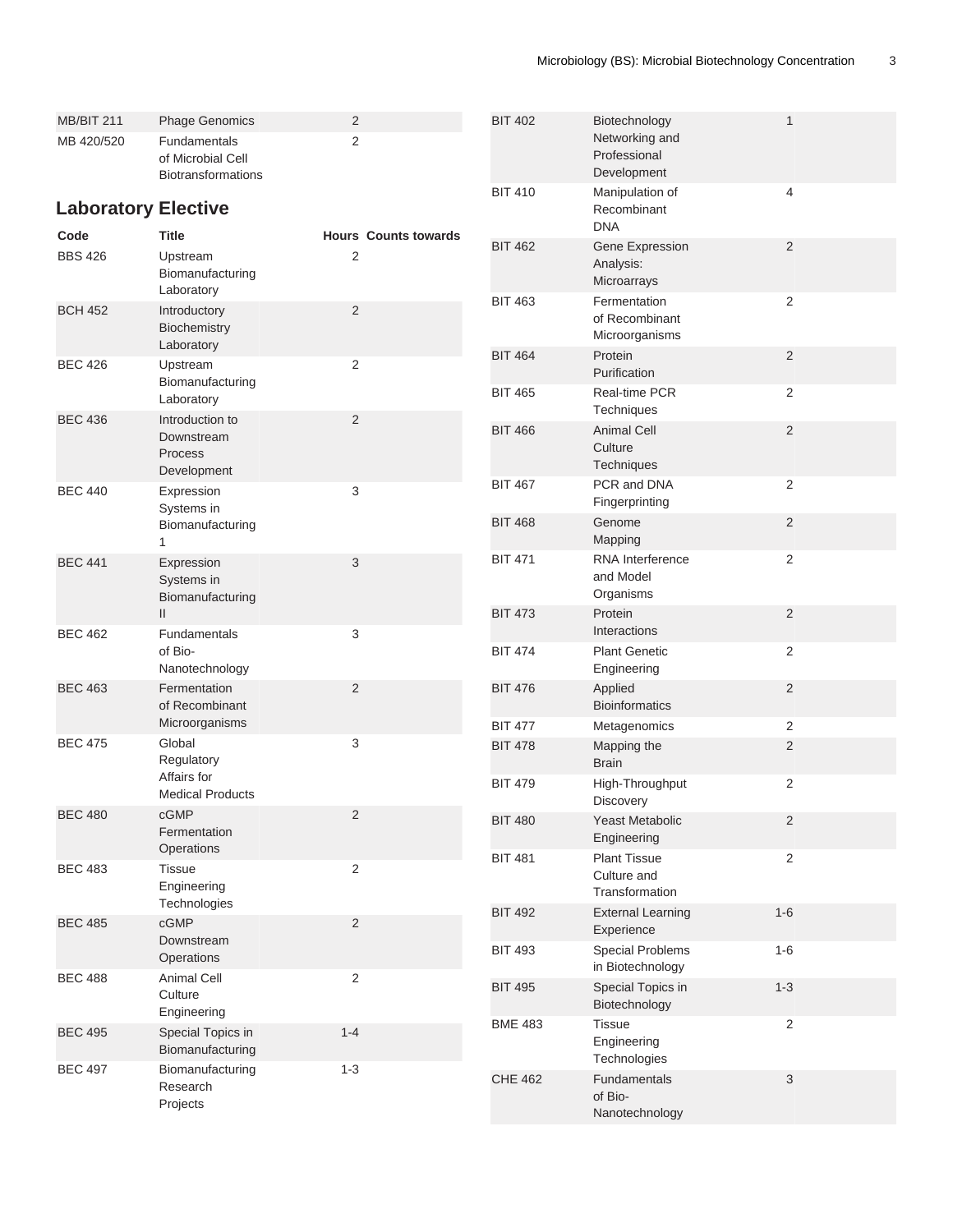| <b>CHE 463</b> | Fermentation<br>of Recombinant<br>Microorganisms                      | 2              |
|----------------|-----------------------------------------------------------------------|----------------|
| <b>CHE 488</b> | <b>Animal Cell</b><br>Culture<br>Engineering                          | $\overline{2}$ |
| FS 426         | Upstream<br>Biomanufacturing<br>Laboratory                            | 2              |
| <b>GN 312</b>  | Elementary<br>Genetics<br>Laboratory                                  | $\mathbf{1}$   |
| MB 360         | Scientific Inquiry<br>in Microbiology:<br>At the Bench                | 3              |
| MB 420         | <b>Fundamentals</b><br>of Microbial Cell<br><b>Biotransformations</b> | $\overline{2}$ |
| PB 481         | <b>Plant Tissue</b><br>Culture and<br>Transformation                  | 2              |
| PO 466         | <b>Animal Cell</b><br>Culture<br>Techniques                           | $\overline{2}$ |

## **Semester Sequence**

This is a sample.

### **First Year**

| <b>Fall Semester</b>   |                                                                                                                           | <b>Hours</b> |
|------------------------|---------------------------------------------------------------------------------------------------------------------------|--------------|
| <b>BIO 181</b>         | Introductory Biology: Ecology, Evolution,<br>and Biodiversity                                                             | 4            |
| CH 101<br>& CH 102     | Chemistry - A Molecular Science<br>and General Chemistry Laboratory <sup>1</sup>                                          | 4            |
| <b>LSC 101</b>         | Critical and Creative Thinking in the Life<br>Sciences <sup>1</sup>                                                       | 2            |
| MA 131                 | Calculus for Life and Management<br>Sciences A <sup>1</sup>                                                               | 3            |
| MB 103                 | Introductory Topics in Microbiology                                                                                       | 1            |
| studies/)              | GEP Health and Exercise Studies (http://catalog.ncsu.edu/<br>undergraduate/gep-category-requirements/gep-health-exercise- | 1            |
|                        | Hours                                                                                                                     | 15           |
| <b>Spring Semester</b> |                                                                                                                           |              |
| <b>BIO 183</b>         | Introductory Biology: Cellular and<br>Molecular Biology                                                                   | 4            |
| CH 221<br>& CH 222     | <b>Organic Chemistry I</b><br>and Organic Chemistry I Lab <sup>1</sup>                                                    | 4            |
| <b>ENG 101</b>         | Academic Writing and Research                                                                                             | 4            |
|                        | GEP Social Sciences (http://catalog.ncsu.edu/undergraduate/<br>gep-category-requirements/gep-social-sciences/)            | 3            |
|                        | Hours                                                                                                                     | 15           |
| <b>Second Year</b>     |                                                                                                                           |              |
| <b>Fall Semester</b>   |                                                                                                                           |              |
| CH 223<br>& CH 224     | <b>Organic Chemistry II</b><br>and Organic Chemistry II Lab <sup>1</sup>                                                  | 4            |

| PY 211                                            | College Physics I <sup>1</sup>                                                                                            | 4      |
|---------------------------------------------------|---------------------------------------------------------------------------------------------------------------------------|--------|
| MB 351                                            | General Microbiology                                                                                                      | 4      |
| & MB 354                                          | and Inquiry-Guided Microbiology Lab <sup>1</sup>                                                                          |        |
|                                                   | GEP Social Sciences (http://catalog.ncsu.edu/undergraduate/                                                               | 3      |
|                                                   | gep-category-requirements/gep-social-sciences/)                                                                           |        |
|                                                   | Hours                                                                                                                     | 15     |
| <b>Spring Semester</b>                            |                                                                                                                           |        |
| CH 201                                            | Chemistry - A Quantitative Science                                                                                        | 4      |
| & CH 202                                          | and Quantitative Chemistry Laboratory <sup>1</sup>                                                                        |        |
| PY 212                                            | College Physics II <sup>1</sup>                                                                                           | 4      |
| category-requirements/gep-humanities/)            | GEP Humanities (http://catalog.ncsu.edu/undergraduate/gep-                                                                | 3      |
| MB 411                                            | Medical Microbiology <sup>1</sup>                                                                                         | 3      |
| MB 412                                            | Medical Microbiology Laboratory <sup>1</sup>                                                                              | 1      |
|                                                   | Hours                                                                                                                     | 15     |
| <b>Third Year</b>                                 |                                                                                                                           |        |
| <b>Fall Semester</b>                              |                                                                                                                           |        |
| <b>ENG 333</b>                                    | Communication for Science and Research                                                                                    | 3      |
| GN 311                                            | Principles of Genetics <sup>1</sup>                                                                                       | 4      |
| ST 311                                            | Introduction to Statistics <sup>1</sup>                                                                                   | 3      |
|                                                   | GEP Health and Exercise Studies (http://catalog.ncsu.edu/                                                                 | 1      |
| studies/)                                         | undergraduate/gep-category-requirements/gep-health-exercise-                                                              |        |
| #microbial-bioltechnology-electives) <sup>1</sup> | Microbial Biotechnology Elective (http://catalog.ncsu.edu/<br>undergraduate/sciences/biological-sciences/microbiology-bs/ | 3      |
|                                                   | Hours                                                                                                                     | 14     |
| <b>Spring Semester</b>                            |                                                                                                                           |        |
| Cell/Physiology Elective <sup>1</sup>             |                                                                                                                           | 3      |
| <b>BCH 451</b>                                    | Principles of Biochemistry <sup>1</sup>                                                                                   | 4      |
| elective) <sup>1</sup>                            | Laboratory Elective (http://catalog.ncsu.edu/undergraduate/<br>sciences/biological-sciences/microbiology-bs/#laboratory-  | 3      |
|                                                   | GEP Additional Breadth (http://catalog.ncsu.edu/undergraduate/                                                            | 3      |
| gep-category-requirements/)                       |                                                                                                                           |        |
| <b>MB 455</b>                                     | Microbial Biotechnology <sup>1</sup>                                                                                      | 3      |
|                                                   | Hours                                                                                                                     | 16     |
| <b>Fourth Year</b>                                |                                                                                                                           |        |
| <b>Fall Semester</b>                              |                                                                                                                           |        |
| MB 414                                            | Microbial Metabolic Regulation <sup>1</sup>                                                                               | 3      |
| MB 480                                            | Current Issues in Microbiology <sup>1</sup>                                                                               | 1      |
|                                                   | Microbial Biotechnology Elective (http://catalog.ncsu.edu/                                                                | 3      |
| #microbial-bioltechnology-electives) <sup>1</sup> | undergraduate/sciences/biological-sciences/microbiology-bs/                                                               |        |
| MB 451                                            | Microbial Diversity <sup>1</sup>                                                                                          | 3      |
| MB 452                                            | Microbial Diversity Lab <sup>1</sup>                                                                                      |        |
|                                                   | GEP Humanities (http://catalog.ncsu.edu/undergraduate/gep-                                                                | 2<br>3 |
| category-requirements/gep-humanities/)            |                                                                                                                           |        |
|                                                   | Hours                                                                                                                     | 15     |
| <b>Spring Semester</b>                            |                                                                                                                           |        |
| <b>Free Elective</b>                              |                                                                                                                           | 3      |
| Gene Expression Elective <sup>1</sup>             |                                                                                                                           | 3      |